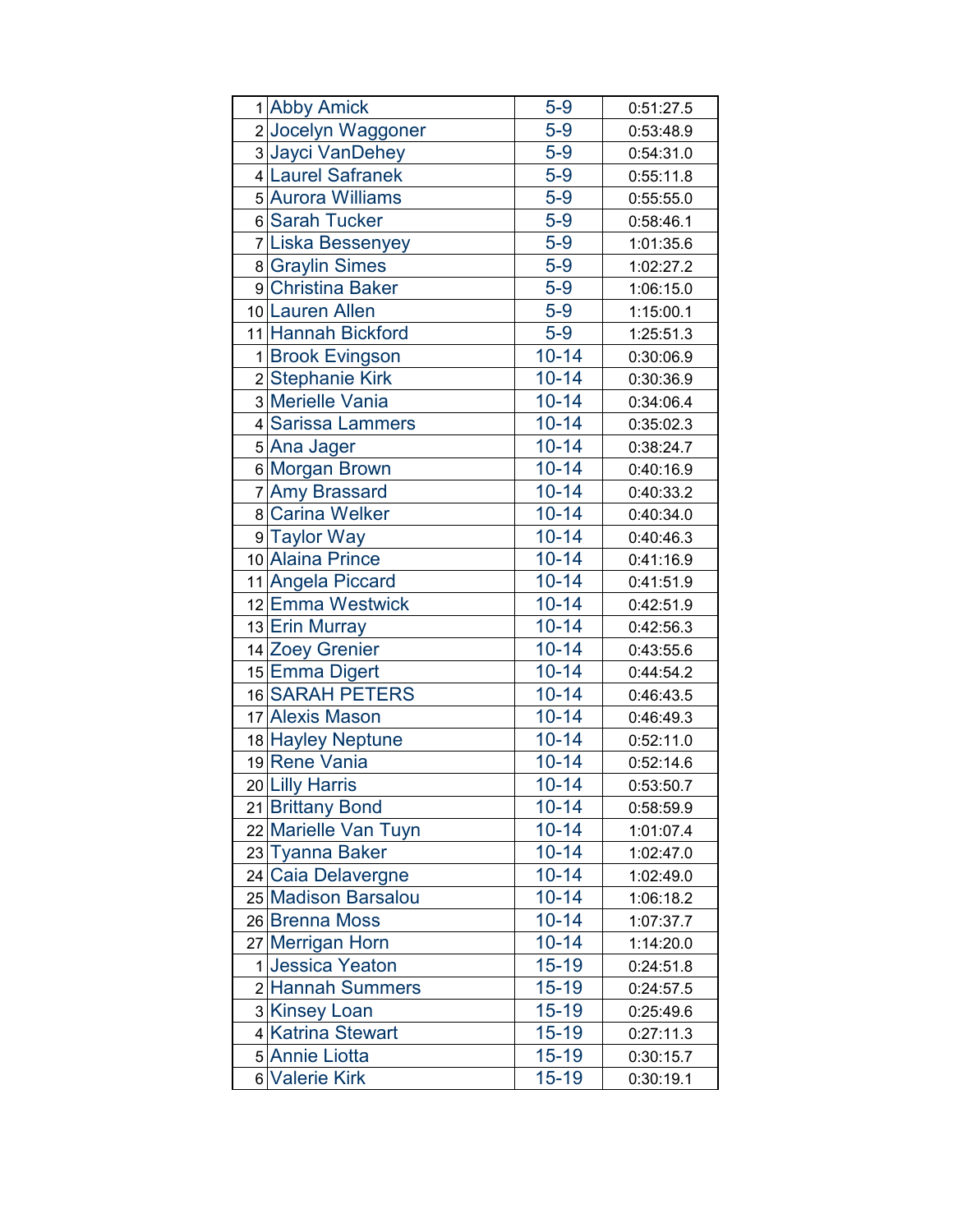| 7 Molly Larsen        | $15 - 19$ | 0:31:09.7 |
|-----------------------|-----------|-----------|
| 8 Becky Butler        | 15-19     | 0:31:38.1 |
| 9 Anna Price          | $15 - 19$ | 0:32:06.6 |
| 10 Morgan Summers     | $15 - 19$ | 0:32:48.8 |
| 11 Chloe Miller       | $15 - 19$ | 0:33:17.4 |
| 12 Rosalyn Kuhle      | $15 - 19$ | 0:35:15.1 |
| 13 Cassandra Barsalou | $15 - 19$ | 0:41:30.1 |
| 14 Sarah O'Neill      | $15 - 19$ | 0:41:34.1 |
| 15 Emily Brassard     | $15 - 19$ | 0:41:42.1 |
| 16 Tess Anne          | $15 - 19$ | 0:43:13.5 |
| 17 Lauren McEvoy      | $15 - 19$ | 0:44:12.5 |
| 1 Hilary Rea          | $20 - 24$ | 0:38:05.6 |
| 2 Amanda Fitzgerald   | $20 - 24$ | 0:40:50.5 |
| 3 Jenni Lewis         | $20 - 24$ | 0:43:06.2 |
| 4 Catherine Steele    | 20-24     | 0:45:46.5 |
| 5 Kaitlin Reiley      | $20 - 24$ | 0:46:35.3 |
| 6 Karrianna Gallagher | $20 - 24$ | 0:48:12.6 |
| 7 Rachel Faria        | $20 - 24$ | 0:48:53.0 |
| 8 Danielle Newberry   | 20-24     | 0:52:18.2 |
| 1 Heidi Martinson     | 25-29     | 0:27:33.4 |
| 2 Kristy Peterson     | 25-29     | 0:28:02.3 |
| 3 Kristin Krom        | 25-29     | 0:29:44.1 |
| 4 Angela Santiago     | 25-29     | 0:29:44.8 |
| 5 Kelli Archer        | 25-29     | 0:29:54.0 |
| 6 Christina Lindh     | 25-29     | 0:30:05.8 |
| 7 Corrie Smith        | 25-29     | 0:31:07.7 |
| 8 Amber Wagner        | 25-29     | 0:31:17.1 |
| 9 Monica Roth         | 25-29     | 0:31:42.6 |
| 10 Kimberly Layton    | 25-29     | 0:32:18.3 |
| 11 Kimberly kelly     | 25-29     | 0:33:36.9 |
| 12 Anna Straka        | 25-29     | 0:34:53.0 |
| 13 Becky Wanamaker    | 25-29     | 0:35:09.5 |
| 14 Patty Ginsburg     | 25-29     | 0:37:12.8 |
| 15 Naomi Sprague      | 25-29     | 0:37:16.8 |
| 16 Melody Kalkowksi   | 25-29     | 0:38:07.5 |
| 17 Vanessa Bauman     | 25-29     | 0:38:20.7 |
| 18 Amber Hahn         | 25-29     | 0:38:53.3 |
| 19 Laura Quillen      | 25-29     | 0:39:42.2 |
| 20 Jenna Hutchins     | 25-29     | 0:39:58.2 |
| 21 Holly Willman      | 25-29     | 0:40:10.5 |
| 22 Megan Blees        | 25-29     | 0:40:22.6 |
| 23 Jamie Saleh        | 25-29     | 0:45:03.2 |
| 24 Erin Westfall      | 25-29     | 0:49:45.5 |
| 25 Stacy Schubert     | 25-29     | 0:50:09.2 |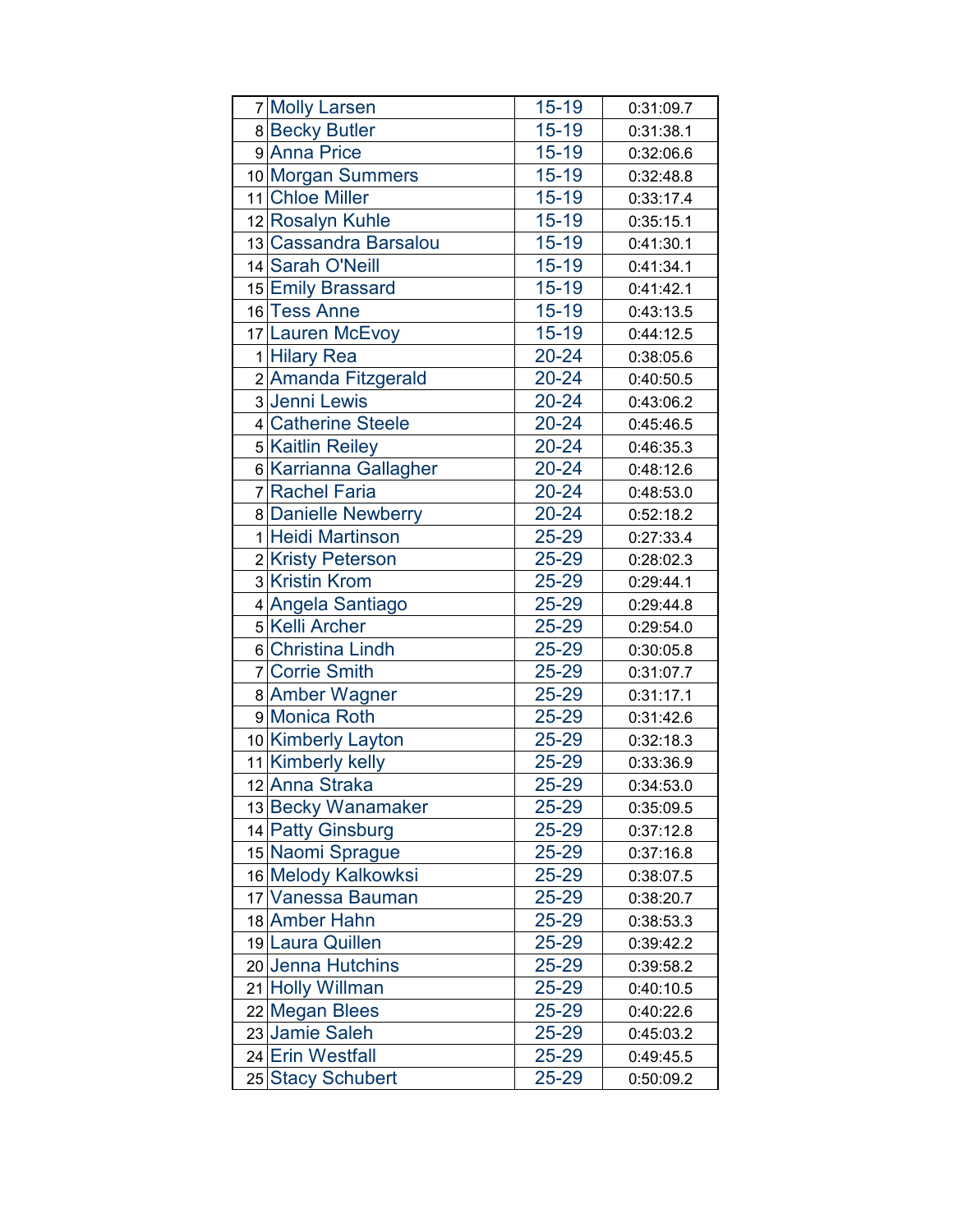|    | 26 Gina Perry         | 25-29 | 0:50:27.0 |
|----|-----------------------|-------|-----------|
|    | 27 Christy Dailey     | 25-29 | 0:55:53.0 |
|    | 28 Tamara Kaniaupio   | 25-29 | 0:56:02.5 |
|    | 29 Laura Johnson      | 25-29 | 0:58:14.0 |
|    | 30 Amber Mobley       | 25-29 | 1:00:58.4 |
|    | 31 Christina Newell   | 25-29 | 1:01:01.4 |
|    | 32 Kimberly Woodhull  | 25-29 | 1:02:16.2 |
|    | 1 Kelly Carson        | 30-34 | 0:27:24.2 |
|    | 2 Nichole Rehm        | 30-34 | 0:27:40.7 |
|    | 3 Ellen Kazary        | 30-34 | 0:27:57.9 |
|    | 4 Holly Spoth         | 30-34 | 0:29:19.1 |
|    | 5 Katrina Yancey      | 30-34 | 0:29:19.3 |
|    | 6 JENNIFER ARMENTROUT | 30-34 | 0:29:59.0 |
|    | 7 stacey orlov        | 30-34 | 0:30:38.6 |
|    | 8 Jennifer Stuart     | 30-34 | 0:31:00.1 |
|    | 9 Anna Kohl           | 30-34 | 0:31:01.2 |
|    | 10 Natalie Cadieux    | 30-34 | 0:31:05.9 |
|    | 11 Amy Reed           | 30-34 | 0:31:11.4 |
|    | 12 Tana Stone         | 30-34 | 0:31:19.6 |
|    | 13 Valerie Watkins    | 30-34 | 0:33:57.8 |
|    | 14 Elizabeth Calabro  | 30-34 | 0:34:25.2 |
|    | 15 Kelly Naher        | 30-34 | 0:35:12.8 |
|    | 16 Tanya Simmons      | 30-34 | 0:35:44.3 |
|    | 17 Laura Lindh        | 30-34 | 0:36:59.2 |
|    | 18 Jessie Chmielowski | 30-34 | 0:37:57.5 |
|    | 19 Teal Ehmann        | 30-34 | 0:38:08.3 |
|    | 20 Jeanne Hickman     | 30-34 | 0:39:26.8 |
|    | 21 Emily Schutte      | 30-34 | 0:42:13.5 |
|    | 22 Marika Athens      | 30-34 | 0:42:26.4 |
|    | 23 Jennifer Hardy     | 30-34 | 0:42:59.7 |
|    | 24 Karen Fowles       | 30-34 | 0:43:02.6 |
|    | 25 Tiffany Manning    | 30-34 | 0:44:24.4 |
|    | 26 Brandi Ozio        | 30-34 | 0:44:26.8 |
| 27 | <b>Tanya Bell</b>     | 30-34 | 0:46:21.4 |
|    | 28 Amy Doogan         | 30-34 | 0:47:15.9 |
|    | 29 Erin Full          | 30-34 | 0:48:55.4 |
|    | 30 Heidi Wild         | 30-34 | 0:50:18.0 |
|    | 31 Cherie Shirey      | 30-34 | 0:52:32.1 |
|    | 32 Ophelia Yang       | 30-34 | 0:52:52.6 |
|    | 33 Heidi Brittain     | 30-34 | 0:58:11.1 |
|    | 34 Chelan Schreifels  | 30-34 | 1:01:38.3 |
|    | 35 Amanda Gould       | 30-34 | 1:05:57.2 |
| 1  | <b>Shannon Donley</b> | 35-39 | 0:23:34.4 |
|    | 2 Lori Deschamps      | 35-39 | 0:24:10.1 |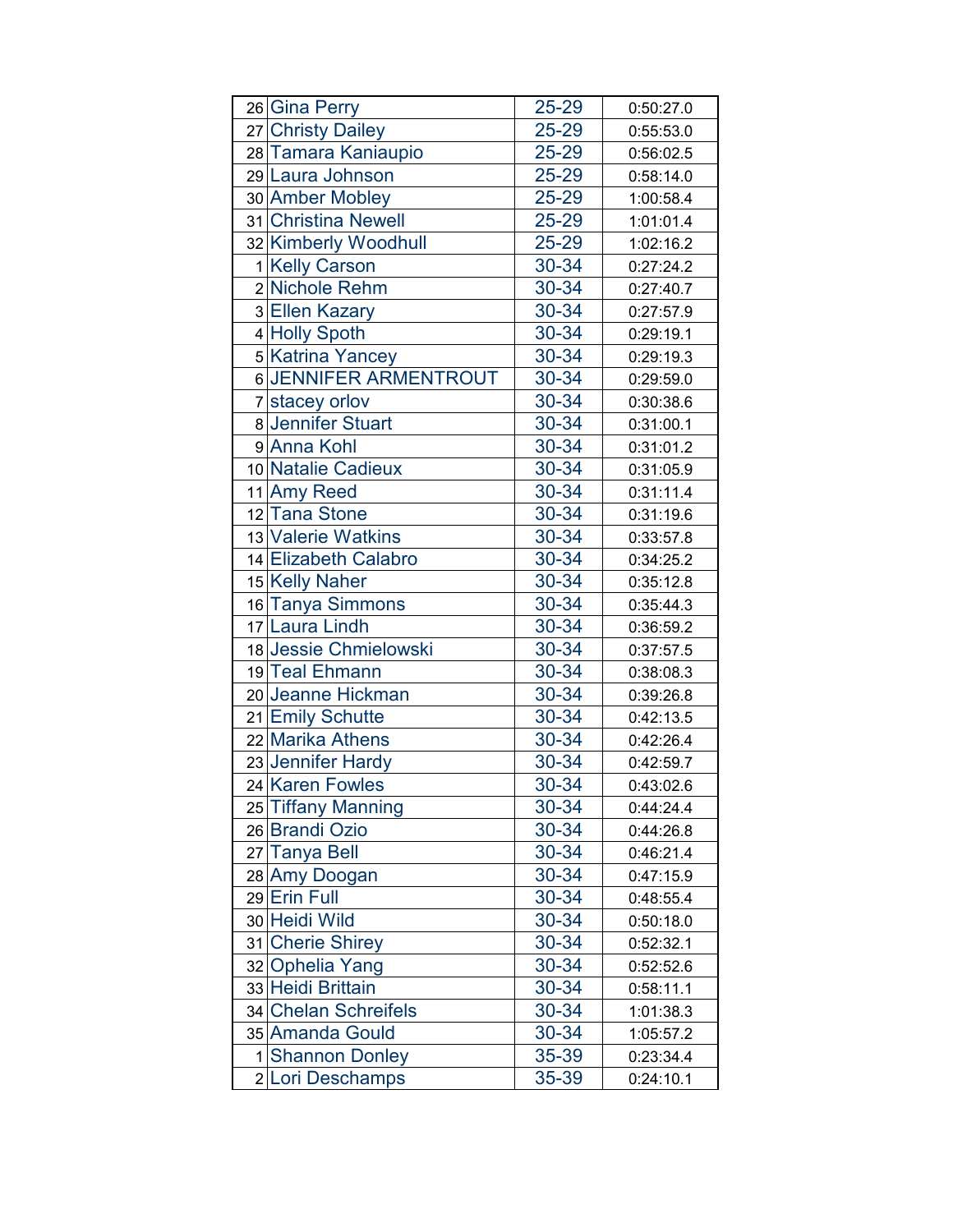| 3 Sheryl Mohwinkel-Fleming | 35-39 | 0:24:42.3 |
|----------------------------|-------|-----------|
| 4 Kristy Waythomas         | 35-39 | 0:25:55.3 |
| 5 Jenny Kimball            | 35-39 | 0:26:08.4 |
| 6 Lise Falskow             | 35-39 | 0:26:44.0 |
| 7 Laurel Brady             | 35-39 | 0:27:03.5 |
| 8 Rebecca McKee            | 35-39 | 0:28:32.5 |
| 9 Sandoz Maurer            | 35-39 | 0:28:49.3 |
| 10 Julie Vogler            | 35-39 | 0:29:00.6 |
| 11 Christina Lee           | 35-39 | 0:29:04.4 |
| 12 Shelly Schwenn          | 35-39 | 0:29:19.2 |
| 13 Jennifer Williams       | 35-39 | 0:30:10.8 |
| 14 Marietta Hall           | 35-39 | 0:30:49.9 |
| 15 Lee Madison-Gravel      | 35-39 | 0:31:02.6 |
| 16 Andromeda Romano-Lax    | 35-39 | 0:31:10.1 |
| 17 Deana Watson            | 35-39 | 0:31:12.6 |
| 18 Kristi Senden           | 35-39 | 0:31:23.9 |
| 19 Kristy Despars          | 35-39 | 0:31:30.5 |
| 20 Laura Eakes             | 35-39 | 0:31:36.8 |
| 21 Karen Hobart            | 35-39 | 0:31:56.9 |
| 22 Nancy Wingate           | 35-39 | 0:32:07.4 |
| 23 Carey Ballard           | 35-39 | 0:32:15.1 |
| 24 Margaret Griffin        | 35-39 | 0:32:28.1 |
| 25 lauren zwack            | 35-39 | 0:33:38.5 |
| 26 Heather Hoff            | 35-39 | 0:33:46.4 |
| 27 Amy Peloza              | 35-39 | 0:34:01.6 |
| 28 Stephanie LeBorgne      | 35-39 | 0:36:09.3 |
| 29 Diana Byerly            | 35-39 | 0:36:43.6 |
| 30 Jill Showman            | 35-39 | 0:37:53.9 |
| 31 Amy Kohlhase            | 35-39 | 0:38:14.1 |
| 32 Kirsten Roos            | 35-39 | 0:38:14.4 |
| 33 Allyson Youngblood      | 35-39 | 0:38:14.8 |
| 34 Jodi Kay                | 35-39 | 0:38:26.1 |
| 35 Renee Robinson          | 35-39 | 0:38:37.0 |
| 36 Cindy VanderWeide       | 35-39 | 0:38:44.8 |
| 37 Melinda Rathkopf        | 35-39 | 0:38:48.9 |
| 38 Jolie Sullivan          | 35-39 | 0:38:54.8 |
| 39 Christi Froiland        | 35-39 | 0:39:12.8 |
| 40 Jolene Bronkhorst       | 35-39 | 0:40:41.3 |
| 41 Tracey Blain            | 35-39 | 0:41:02.2 |
| 42 Janna Walker            | 35-39 | 0:41:32.9 |
| 43 Amy Whisler             | 35-39 | 0:42:07.7 |
| 44 VICKI SCHRADER          | 35-39 | 0:42:12.3 |
| 45 Kelli Creglow           | 35-39 | 0:42:31.0 |
| 46 Christine Thoreson      | 35-39 | 0:43:08.4 |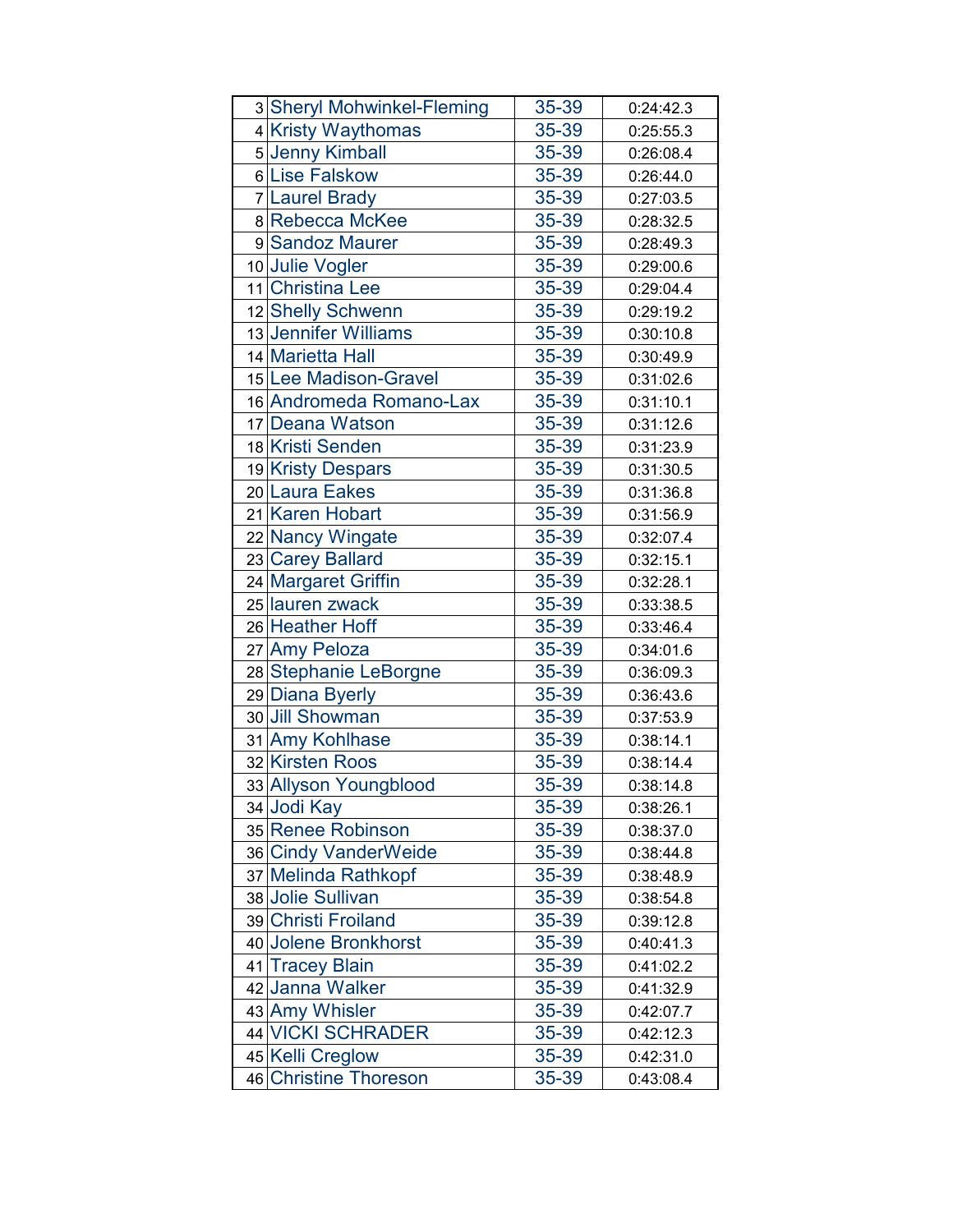|    | 47 Holly Mitchell         | 35-39 | 0:44:41.6 |
|----|---------------------------|-------|-----------|
|    | 48 Laura Hogan            | 35-39 | 0:44:55.2 |
|    | 49 Leann Welker           | 35-39 | 0:45:03.7 |
|    | 50 Katie Way              | 35-39 | 0:45:40.9 |
|    | 51 Kim Pullen             | 35-39 | 0:47:34.6 |
|    | 52 Amey Armachain         | 35-39 | 0:48:12.2 |
|    | 53 Micaela Jones          | 35-39 | 0:48:25.9 |
|    | 54 Angela Sterling        | 35-39 | 0:48:45.7 |
|    | 55 renee wickman          | 35-39 | 0:50:19.2 |
|    | 56 Stephanie Adams        | 35-39 | 0:50:27.5 |
|    | 57 Renae Sather           | 35-39 | 0:50:30.8 |
|    | 58 Katherine Sarber       | 35-39 | 0:50:32.2 |
|    | 59 Katie Voke             | 35-39 | 0:50:35.9 |
|    | 60 Joy McLaurin           | 35-39 | 0:53:00.7 |
|    | 61 Naomi Zurba            | 35-39 | 0:53:54.4 |
|    | 62 Melanie VanDehey       | 35-39 | 0:54:12.2 |
|    | 63 Lara Madden            | 35-39 | 0:55:24.5 |
|    | 64 Barb Williams          | 35-39 | 0:55:36.3 |
|    | 65 Jenni Faris            | 35-39 | 0:58:09.0 |
|    | 66 Jaeger Vega            | 35-39 | 0:58:28.0 |
|    | 67 Jamie Biggers          | 35-39 | 0:58:47.0 |
|    | 68 Stacey Allen           | 35-39 | 1:14:21.2 |
|    | 69 Heather Hoyt           | 35-39 | 1:54:17.6 |
|    | 1 Danelle Winn            | 40-44 | 0:26:58.2 |
|    | 2 Jenifer Kohout          | 40-44 | 0:27:25.2 |
|    | 3 Debbie McKinney         | 40-44 | 0:27:35.1 |
|    | 4 Becky Mason             | 40-44 | 0:28:26.9 |
|    | 5 Colleen Franks          | 40-44 | 0:28:29.0 |
|    | 6 Jill McLeod             | 40-44 | 0:28:36.5 |
|    | 7 Traci Bradford          | 40-44 | 0:28:37.0 |
|    | 8 Lana Davis              | 40-44 | 0:28:37.2 |
|    | 9 Doreen Rossberg         | 40-44 | 0:28:40.3 |
|    | 10 Andrea Neeser          | 40-44 | 0:28:46.3 |
|    | 11 Rosemary Theisen       | 40-44 | 0:28:54.9 |
|    | 12 Deborah Mole           | 40-44 | 0:29:23.8 |
|    | 13 Tanya Kirk             | 40-44 | 0:29:39.5 |
|    | 14 Stacy Steinberg        | 40-44 | 0:30:13.0 |
|    | 15 Karen McCreary         | 40-44 | 0:30:35.4 |
|    | 16 Pam Tittle             | 40-44 | 0:30:38.0 |
|    | 17 Gina Armstrong         | 40-44 | 0:30:47.8 |
|    | 18 Mireya de la Pena      | 40-44 | 0:30:58.9 |
|    | 19 Melissa Toffolon-Weiss | 40-44 | 0:31:37.1 |
|    | 20 Tina McMaster-Goering  | 40-44 | 0:31:44.2 |
| 21 | <b>Deb Essex</b>          | 40-44 | 0:31:53.5 |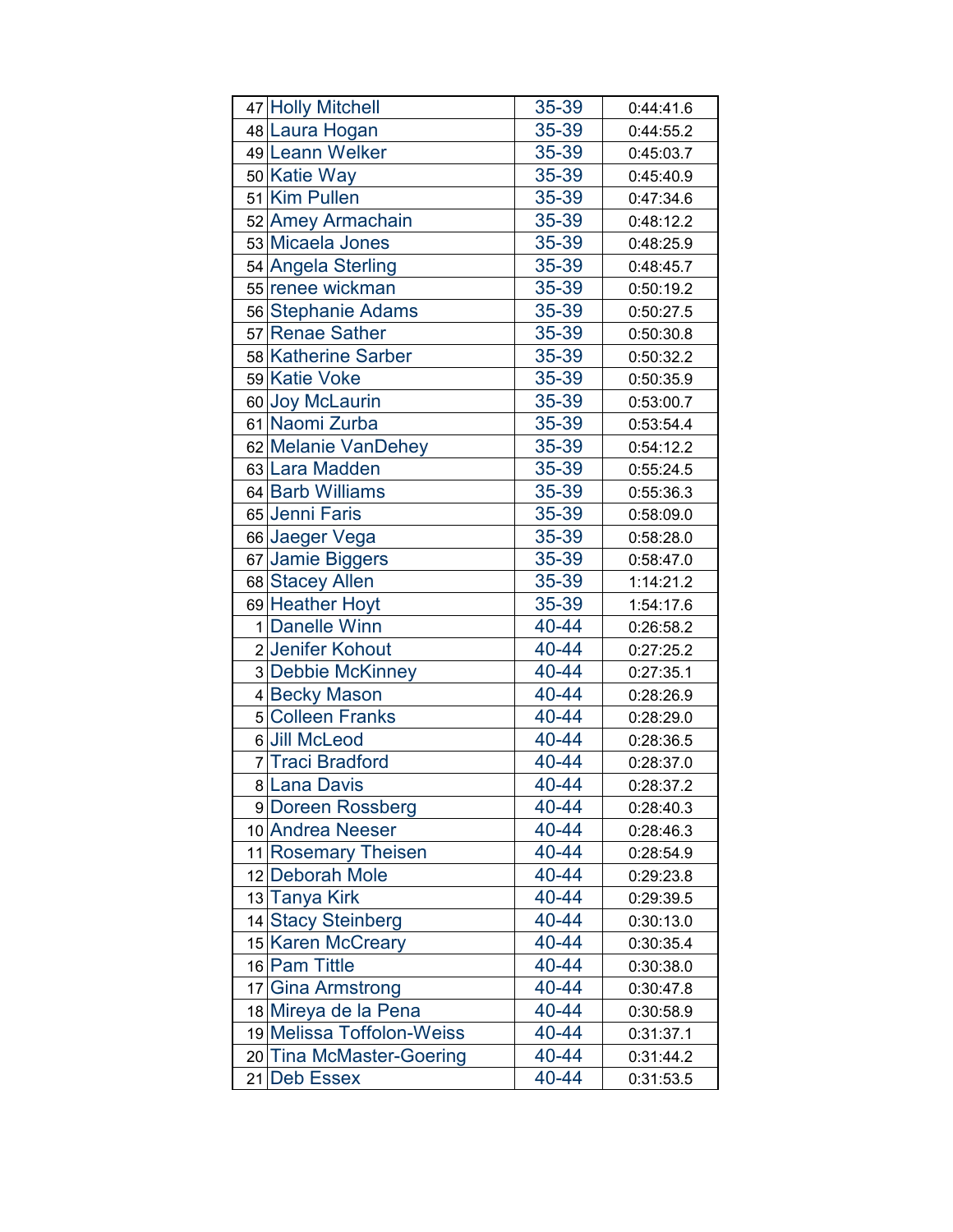| 22 Dawn Dinwoodie       | 40-44 | 0:32:21.5 |
|-------------------------|-------|-----------|
| 23 Veronica DeBoer      | 40-44 | 0:32:25.9 |
| 24 Jennifer McKinnon    | 40-44 | 0:32:28.1 |
| 25 Margaret Paton-Walsh | 40-44 | 0:32:29.5 |
| 26 Tina Moronell        | 40-44 | 0:32:44.7 |
| 27 Deborah Pratt        | 40-44 | 0:33:41.7 |
| 28 Tami Vania           | 40-44 | 0:33:52.8 |
| 29 Cindy Clifton        | 40-44 | 0:34:08.9 |
| 30 Carla Goldberg       | 40-44 | 0:34:11.6 |
| 31 Melissa Holder       | 40-44 | 0:34:16.8 |
| 32 Karen Looney         | 40-44 | 0:34:22.7 |
| 33 Echo McDonald        | 40-44 | 0:34:33.5 |
| 34 Julie Osgood         | 40-44 | 0:34:39.1 |
| 35 Angela Harris        | 40-44 | 0:35:14.1 |
| 36 Dianne Prince        | 40-44 | 0:35:28.3 |
| 37 Jo Ann Day           | 40-44 | 0:35:52.4 |
| 38 Stephanie Schroeer   | 40-44 | 0:36:35.6 |
| 39 Donna Keese          | 40-44 | 0:37:07.6 |
| 40 Terri Woodworth      | 40-44 | 0:37:49.5 |
| 41 Beth Walker          | 40-44 | 0:38:15.2 |
| 42 Regina Smith         | 40-44 | 0:38:36.9 |
| 43 Beverly Rideout      | 40-44 | 0:39:07.2 |
| 44 Michele Murphy       | 40-44 | 0:39:10.0 |
| 45 Katharine LaForest   | 40-44 | 0:39:14.9 |
| 46 Catherine Coon       | 40-44 | 0:39:38.6 |
| 47 Traci Ross           | 40-44 | 0:40:02.6 |
| 48 Cindy Brunstein      | 40-44 | 0:40:04.9 |
| 49 Cheryl Campbell      | 40-44 | 0:41:58.9 |
| 50 Georgia Holton       | 40-44 | 0:42:18.3 |
| 51 Julie McDonald       | 40-44 | 0:42:22.4 |
| 52 Rochelle Hart        | 40-44 | 0:42:51.1 |
| 53 Lisa Weimer          | 40-44 | 0:42:52.8 |
| 54 Cynthia Hensley      | 40-44 | 0:42:55.7 |
| 55 Cara Lucero          | 40-44 | 0:43:05.3 |
| 56 Judi Westfall        | 40-44 | 0:44:13.9 |
| 57 Jamie Hearn          | 40-44 | 0:45:48.1 |
| 58 Debbie Murray        | 40-44 | 0:46:23.2 |
| 59 Tuyet Smallwood      | 40-44 | 0:49:30.7 |
| 60 Kiersten Jedlicka    | 40-44 | 0:49:37.0 |
| 61 Charlene Philo       | 40-44 | 0:49:37.5 |
| 62 Fiona Peichel        | 40-44 | 0:50:15.0 |
| 63 Annie Sawasaki       | 40-44 | 0:51:11.2 |
| 64 Ann Rembert          | 40-44 | 0:54:54.5 |
| 65 Melissa Chaney       | 40-44 | 0:55:43.8 |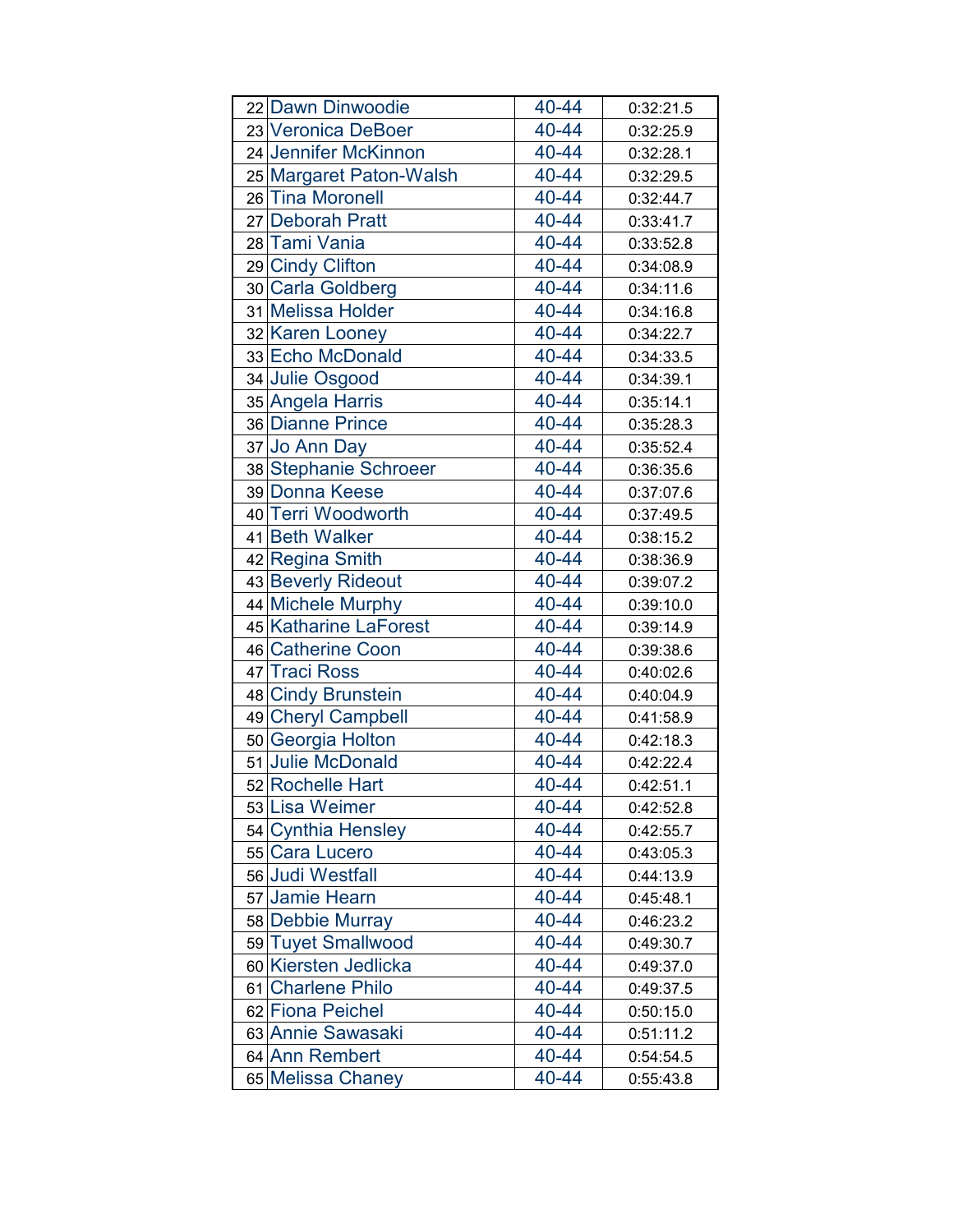| 66 Mary Janis             | 40-44 | 0:58:27.2 |
|---------------------------|-------|-----------|
| 67 jennifer Barsalou      | 40-44 | 1:01:34.0 |
| 68 Trish Baker            | 40-44 | 1:05:38.0 |
| 69 Katrina Moss           | 40-44 | 1:07:19.0 |
| 1 Sheryl Loan             | 45-49 | 0:24:37.2 |
| 2 Deenie Robertson        | 45-49 | 0:24:56.3 |
| 3 Janice Tower            | 45-49 | 0:25:14.0 |
| 4 Debora Summers          | 45-49 | 0:28:04.2 |
| 5 Liz Brewster            | 45-49 | 0:28:55.6 |
| 6 janet mamikunian        | 45-49 | 0:29:03.0 |
| 7 Karen Morrison          | 45-49 | 0:29:25.8 |
| 8 Karen Konopacki         | 45-49 | 0:29:36.0 |
| 9 Nancy Meade-Miller      | 45-49 | 0:29:42.9 |
| 10 Margaret Cronin        | 45-49 | 0:29:52.9 |
| 11 Angela Conroy          | 45-49 | 0:30:08.6 |
| 12 Renee Helie            | 45-49 | 0:30:10.6 |
| 13 Mari Steinbach McGourn | 45-49 | 0:30:39.6 |
| 14 Debbie Boots           | 45-49 | 0:31:04.1 |
| 15 Robin Leighty          | 45-49 | 0:31:07.5 |
| 16 mona bremont           | 45-49 | 0:31:46.4 |
| 17 Lisbeth Muffoletto     | 45-49 | 0:31:50.4 |
| 18 Patti Liotta           | 45-49 | 0:31:51.9 |
| 19 Robby Bear             | 45-49 | 0:31:56.7 |
| 20 Bonnie Wanat           | 45-49 | 0:32:23.1 |
| 21 Kathleen Judy          | 45-49 | 0:32:52.3 |
| 22 Kari Brookover         | 45-49 | 0:33:06.1 |
| 23 Kathy Seybert          | 45-49 | 0:33:19.7 |
| 24 Nadine Price-Schruefer | 45-49 | 0:33:21.9 |
| 25 Una Sunderland         | 45-49 | 0:33:32.6 |
| 26 Jennifer Tabor         | 45-49 | 0:33:56.4 |
| 27 carol krolick          | 45-49 | 0:33:58.4 |
| 28 Tricia Perkins         | 45-49 | 0:34:57.7 |
| 29 Ginni Burbridge        | 45-49 | 0:34:57.8 |
| 30 Michelle St. Peters    | 45-49 | 0:35:46.8 |
| 31 Tami Wheeler           | 45-49 | 0:35:55.1 |
| 32 Lisa Demer             | 45-49 | 0:36:45.0 |
| 33 Estrella Campellone    | 45-49 | 0:36:45.6 |
| 34 Nancy Neil             | 45-49 | 0:37:14.8 |
| 35 Sandra Harley          | 45-49 | 0:38:40.7 |
| 36 LuAnn Piccard          | 45-49 | 0:39:00.4 |
| 37 Christie McLean        | 45-49 | 0:39:01.9 |
| 38 Jill Cubbedge          | 45-49 | 0:39:30.2 |
| 39 Carrie Wills           | 45-49 | 0:39:31.2 |
| 40 Patti Brassard         | 45-49 | 0:39:56.1 |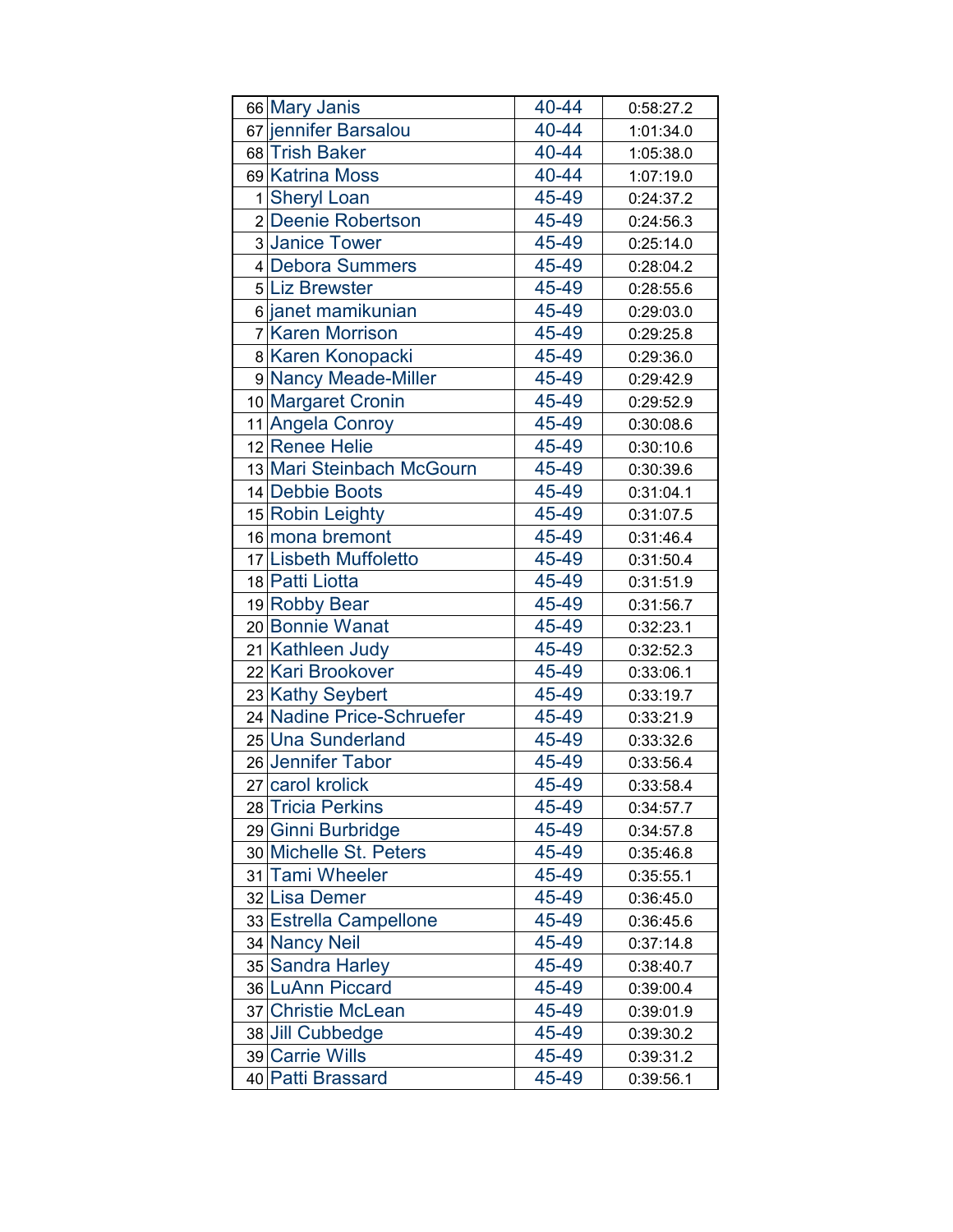| 41 Kim Brown          | 45-49 | 0:40:05.7 |
|-----------------------|-------|-----------|
| 42 Debbi Heinen       | 45-49 | 0:40:15.3 |
| 43 Debra Wright       | 45-49 | 0:40:16.8 |
| 44 Ginger Blackmon    | 45-49 | 0:40:59.4 |
| 45 Ellen Wilson       | 45-49 | 0:41:31.9 |
| 46 Lauralyn Rader     | 45-49 | 0:41:37.7 |
| 47 Sarah Walker       | 45-49 | 0:41:48.7 |
| 48 DENISE LUTTON      | 45-49 | 0:41:50.6 |
| 49 Jody Clingenpeel   | 45-49 | 0:42:33.2 |
| 50 marcia pratt       | 45-49 | 0:42:43.6 |
| 51 Deedee Brandeberry | 45-49 | 0:44:04.1 |
| 52 Karen Ferguson     | 45-49 | 0:44:10.3 |
| 53 Barbara Digert     | 45-49 | 0:44:33.7 |
| 54 Kay McKim          | 45-49 | 0:44:51.3 |
| 55 Dawn Hansen        | 45-49 | 0:44:51.3 |
| 56 Roxanne Wilson     | 45-49 | 0:44:56.8 |
| 57 Leha Uehling       | 45-49 | 0:46:54.7 |
| 58 Danielle O'Neill   | 45-49 | 0:47:23.4 |
| 59 Teri Paton         | 45-49 | 0:47:36.5 |
| 60 Kati Sanders       | 45-49 | 0:48:11.6 |
| 61 Janeice Amick      | 45-49 | 0:51:10.2 |
| 62 Lisa West          | 45-49 | 0:51:38.4 |
| 63 Veronica Vania     | 45-49 | 0:51:45.0 |
| 64 Patricia Neptune   | 45-49 | 0:51:52.8 |
| 65 Jolene Hotho       | 45-49 | 0:52:36.4 |
| 66 Sharon Marshall    | 45-49 | 0:53:06.4 |
| 67 Ilona Bessenyey    | 45-49 | 1:00:56.8 |
| 68 Barbaa kelly       | 45-49 | 1:14:00.0 |
| 1 Cindy Cooper        | 50-54 | 0:29:59.0 |
| 2 Carrie Heaton       | 50-54 | 0:30:49.0 |
| 3 Marian Frost        | 50-54 | 0:31:02.1 |
| 4 Jo Murray           | 50-54 | 0:31:46.3 |
| 5 Maggi Arend         | 50-54 | 0:32:09.9 |
| 6 Lori Barnett        | 50-54 | 0:32:20.2 |
| 7 Rosy Jacobsen       | 50-54 | 0:32:40.5 |
| 8 Cindy Hendel        | 50-54 | 0:32:52.1 |
| 9 Gloria Hunter       | 50-54 | 0:32:56.5 |
| 10 Alexandra Hill     | 50-54 | 0:33:26.3 |
| 11 Celia Rozen        | 50-54 | 0:33:39.4 |
| 12 Lori Laing         | 50-54 | 0:33:55.6 |
| 13 Mary Krysinski     | 50-54 | 0:34:08.7 |
| 14 Sally Timp         | 50-54 | 0:34:39.1 |
| 15 Patti Phillips     | 50-54 | 0:34:49.1 |
| 16 Kerry Reardon      | 50-54 | 0:35:16.0 |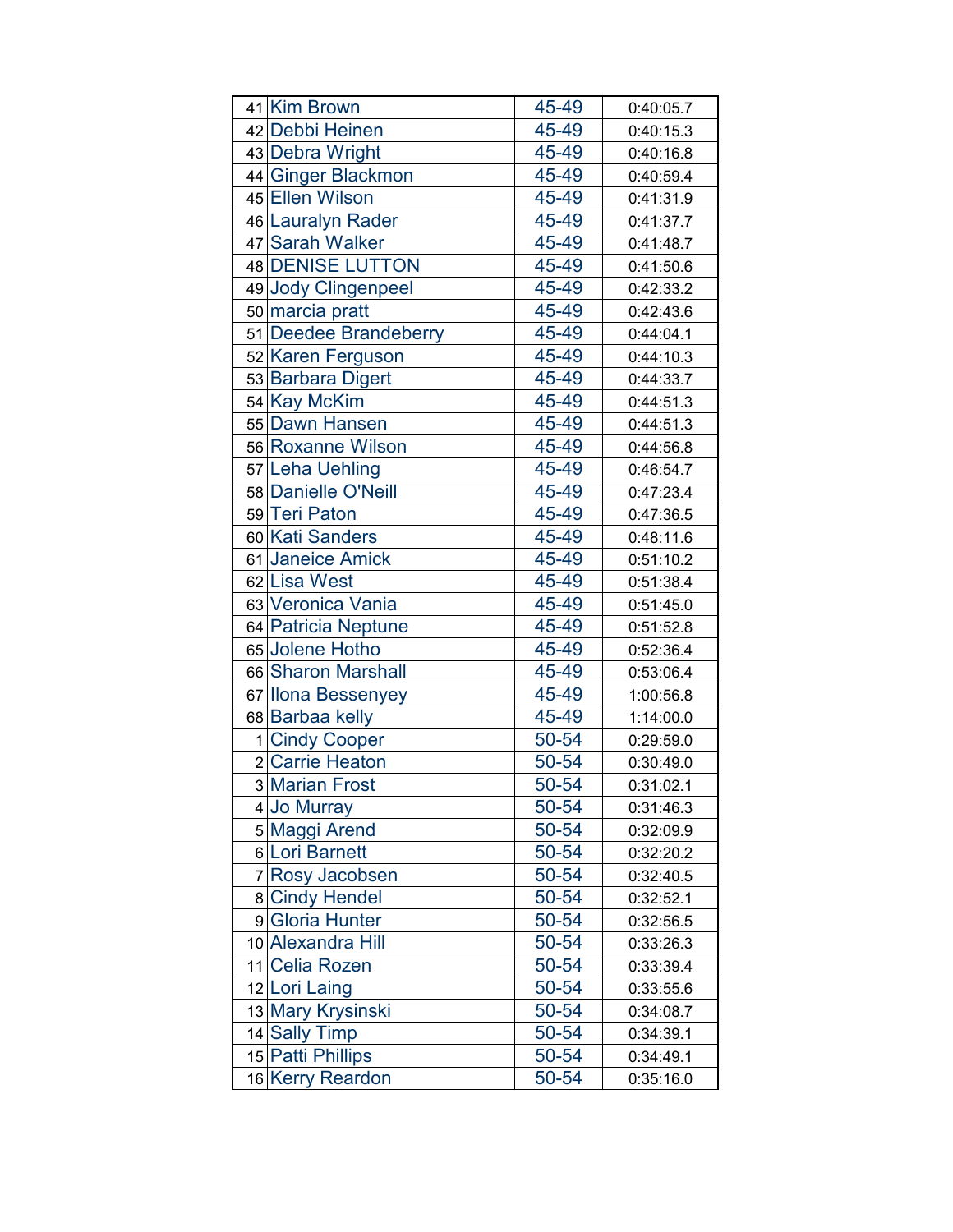|              | 17 Marcia Davis             | 50-54 | 0:36:26.5 |
|--------------|-----------------------------|-------|-----------|
|              | 18 Colleen Ojala            | 50-54 | 0:37:13.4 |
|              | 19 Cindy Kupczynski         | 50-54 | 0:37:17.1 |
|              | 20 Jackie Kapper            | 50-54 | 0:38:02.5 |
|              | 21 Elizabeth Snowden-Taylor | 50-54 | 0:38:26.2 |
|              | 22 Christine Sexton         | 50-54 | 0:38:32.4 |
|              | 23 Marcia Stock             | 50-54 | 0:38:41.6 |
|              | 24 Laura Karchere           | 50-54 | 0:38:47.2 |
|              | 25 Janet Thibert            | 50-54 | 0:39:41.3 |
|              | 26 Suzanne Dvorak           | 50-54 | 0:40:42.0 |
|              | 27 Jennifer Caldwell        | 50-54 | 0:41:17.1 |
|              | 28 Rae De Ley               | 50-54 | 0:42:11.3 |
|              | 29 Lori Seagers             | 50-54 | 0:43:06.7 |
|              | 30 Susan Schafer            | 50-54 | 0:43:13.7 |
|              | 31 Margaret Beck            | 50-54 | 0:44:44.2 |
|              | 32 Holli Carlson            | 50-54 | 0:45:51.8 |
|              | 33 Leslie Tose              | 50-54 | 0:46:13.4 |
|              | 34 Kathy Keck               | 50-54 | 0:46:25.2 |
|              | 35 Elaine Hulse             | 50-54 | 0:46:32.0 |
|              | 36 Marcia Heer              | 50-54 | 0:48:33.3 |
|              | 37 Annette Valdez           | 50-54 | 0:49:08.8 |
|              | 38 Helen Tweedley           | 50-54 | 0:51:50.2 |
|              | 39 Marsha Oberlender        | 50-54 | 0:53:37.3 |
|              | 40 Mary Cocklan-Vendl       | 50-54 | 0:54:22.5 |
|              | 41 Lorraine Krueger         | 50-54 | 0:56:00.6 |
|              | 42 Barbara Pepek            | 50-54 | 0:57:29.5 |
|              | 43 Terry Worthington        | 50-54 | 1:00:43.4 |
|              | 44 Mary Waltz               | 50-54 | 1:01:20.0 |
|              | 45 Margaret Beck            | 50-54 | 1:04:08.5 |
|              | 46 Gretchen Wehmhoff        | 50-54 | 1:21:23.0 |
| $\mathbf{1}$ | <b>Susie Anderson</b>       | 55-59 | 0:28:29.0 |
|              | 2 Jill Follett              | 55-59 | 0:28:49.9 |
|              | 3 lesley Yamauchi           | 55-59 | 0:29:12.2 |
|              | 4 Karen Oakley              | 55-59 | 0:30:46.6 |
|              | 5 Kathryn Neilson           | 55-59 | 0:34:00.1 |
|              | 6 Linda Yarborough          | 55-59 | 0:34:25.7 |
|              | 7 Nancy Barnacle            | 55-59 | 0:34:31.0 |
|              | 8 Sarah Kleedehn            | 55-59 | 0:34:41.6 |
|              | 9 Sandy Villar              | 55-59 | 0:35:25.8 |
|              | 10 Nancy Moses              | 55-59 | 0:35:43.1 |
|              | 11 colleen marinucci        | 55-59 | 0:35:48.0 |
|              | 12 Mary Fuller Leykom       | 55-59 | 0:35:56.1 |
|              | 13 Valerie Rettmann         | 55-59 | 0:36:07.7 |
|              | 14 DeLynn James             | 55-59 | 0:36:24.8 |